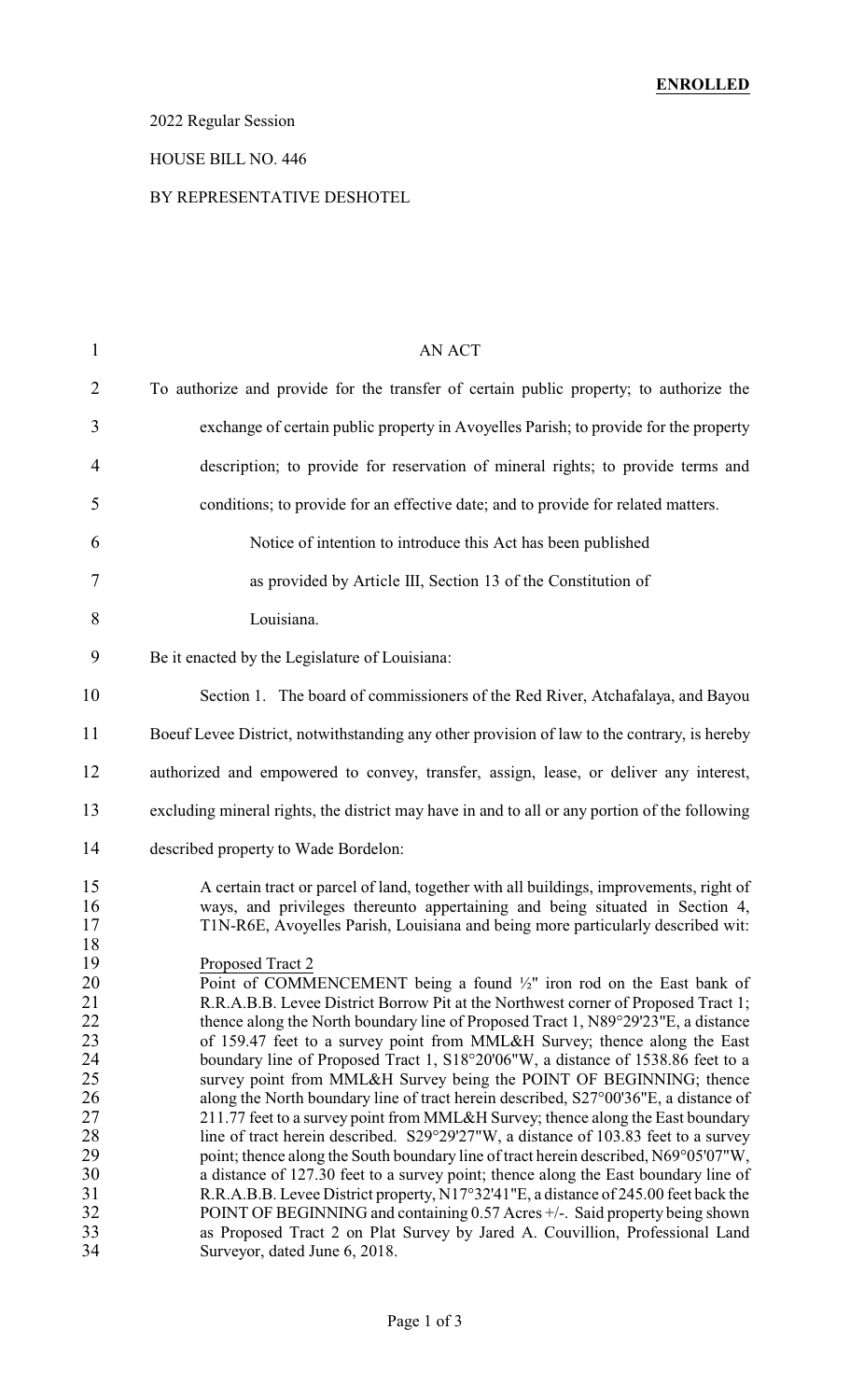Section 2. In exchange for the above described Proposed Tract 2 in Section 1 of this 2 Act, the board of commissioners of the Red River, Atchafalaya, and Bayou Boeuf Levee District, notwithstanding any other provision of law to the contrary, is hereby authorized and empowered to accept, in addition to any other consideration, delivery of title to all or any portion of the following described property from Wade Bordelon: A certain tract or parcel of land, together with all buildings, improvements, right of ways, and privileges thereunto appertaining and being situated in Section 4, T1N-R6E, Avoyelles Parish, Louisiana and being more particularly described wit: Proposed Tract 1: 10 Point of BEGINNING being a found  $\frac{1}{2}$ " iron rod on the East bank of R.R.A.B.B. Levee District Borrow Pit at the Northwest corner of tract herein described; thence 12 along the North boundary line of tract herein described, N89°29'23"E, a distance of 13 159.47 feet to a survey point from MML&H Survey; thence along the East boundary 159.47 feet to a survey point from MML&H Survey; thence along the East boundary 14 line of tract herein described, S18°20'06"W, a distance of 1538.86 feet to a survey 15 point from MML&H Survey; thence along the East boundary line of R.R.A.B.B. 16 Levee District property the following 2 calls: N17°32'41"E, a distance of 1252.09 17 feet back to the POINT OF BEGINNING and containing 2.30 Acres  $+/-$ . Said 18 property being shown as Proposed Tract 1 on Plat of Survey by Jared A. Couvillion,<br>19 Professional Land Surveyor, dated June 6, 2018. Professional Land Surveyor, dated June 6, 2018. Section 3. The Red River, Atchafalaya, and Bayou Beouf Levee District, is hereby authorized to enter into such agreements, covenants, conditions, and stipulations and to execute such documents as are necessary to properly effectuate any exchange, conveyance, transfer, assignment, lease, or delivery of title, excluding mineral rights, to the property described as Proposed Tract 2 in Section 1 of this Act, and as more specifically described in any such agreements entered into and documents executed by and between the Red River, Atchafalaya, and Bayou Beouf Levee District and Wade Bordelon. Section 4. The board of commissioners of the Red River, Atchafalaya, and Bayou Boeuf Levee District, notwithstanding any other provision of law to the contrary, is hereby authorized and empowered to convey, transfer, assign, lease, or deliver any interest, excluding mineral rights, the district may have in and to all or any portion of the following described property to Cutoff Properties, LLC: A certain tract or parcel of land containing approximately 120 acres and being the West Half of the Northwest Quarter (W/2 of NW/4) and the Southeast Quarter of the Northwest Quarter (SE/4 of NW/4) of Section 1, Township 1 South, Range 6 East, Avoyelles Parish. Section 5. In exchange for the above described tract in Section 4 of this Act, the board of commissioners of the Red River, Atchafalaya, and Bayou Boeuf Levee District, notwithstanding any other provision of law to the contrary, is hereby authorized and